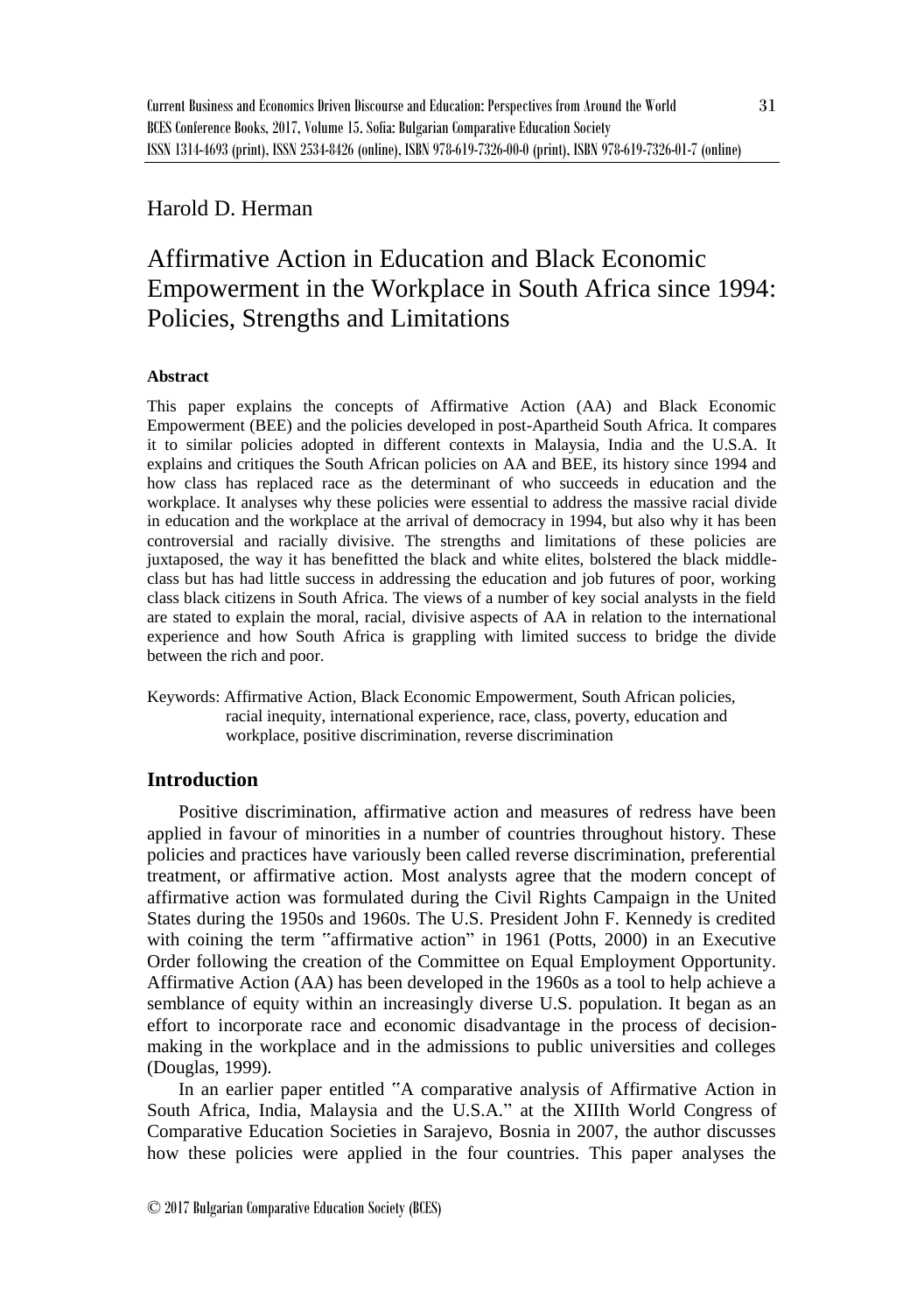progress and challenges of AA and Black Empowerment policies as they have been applied since South Africa became a democracy in 1994.

#### **AA in South Africa since the dawn of democracy in 1994**

In 1992 Mandela said that what has often been interpreted as positive discrimination in favour of Whites has actually been confirmed to be blatant White racism (Potts, 2000). Many feel that affirmative action requires a group who has been negatively and unfairly discriminated against due to personal characteristics such as race/ethnicity that is granted positive measures to erode the legacy of this discrimination. In her book "Beyond Affirmative Action", Adéle Thomas (1996) says that in a broad context, affirmative action has been seen in South Africa as a means of correcting historical injustices and as an attempt to work from there to eventually create level playing fields where everyone can compete, based upon equal access to education, training and other opportunities formerly restricted to the White minority population. The motivation for instituting programmes of affirmative action generally lies in moral, legal or social responsibility issues. However, some scholars feel that affirmative action should have a time-span in countries like South Africa where you are affirming majorities, and should end if it is indeed successful, within one generation (20 years) or more since the country became a democracy in 1994. In South Africa affirmative action claims are being made across a spectrum of fields, restitution being sought with regard to land, housing, education and health, in addition to employment. Clive Thompson seeks a different banner for the concept affirmative action in the South African workplace, viz. employment equity. He finds the term employment equity preferable, given the historical and foreign baggage of the term affirmative action, there being close antecedence in domestic labour relations vocabulary, employment equity being positive in its import, the unfair labour practice concept having been presented in the developing jurisprudence as being coterminous with the notion of equity, and denoting the particular subject under scrutiny-employment and labour relations (in Adams, 1993, p. 27).

After a long liberation struggle, South Africa became a democracy in 1994 with the first democratic elections which led to Nelson Mandela becoming the first black President of the country. The AA policies before 1994 are now history, the question was how to address the huge backlogs of the majority black population in an equitable, just post-Apartheid era in line with one of the most democratic and progressive constitutions which South Africa adopted in 1996. The Constitution (1996) was operational since February 1997 supported by a new Bill of Rights. It became the supreme law in the country and its preamble states that it aims "to establish a society based on democratic values, social justice and fundamental rights" in terms of which "every citizen is equally protected by the law". In addition Section 1 of the Constitution lists the "achievement of equality" as one of South Africa's fundamental values and within the Bill of Rights equality is stated as the first substantive right. Section 9.2 of the Constitution states that "to promote the achievement of equality, legislative and other measures designed to protect or advance persons, or categories of persons, disadvantaged by unfair discrimination, may be taken". So, unlike the constitution of liberal democracies like that of the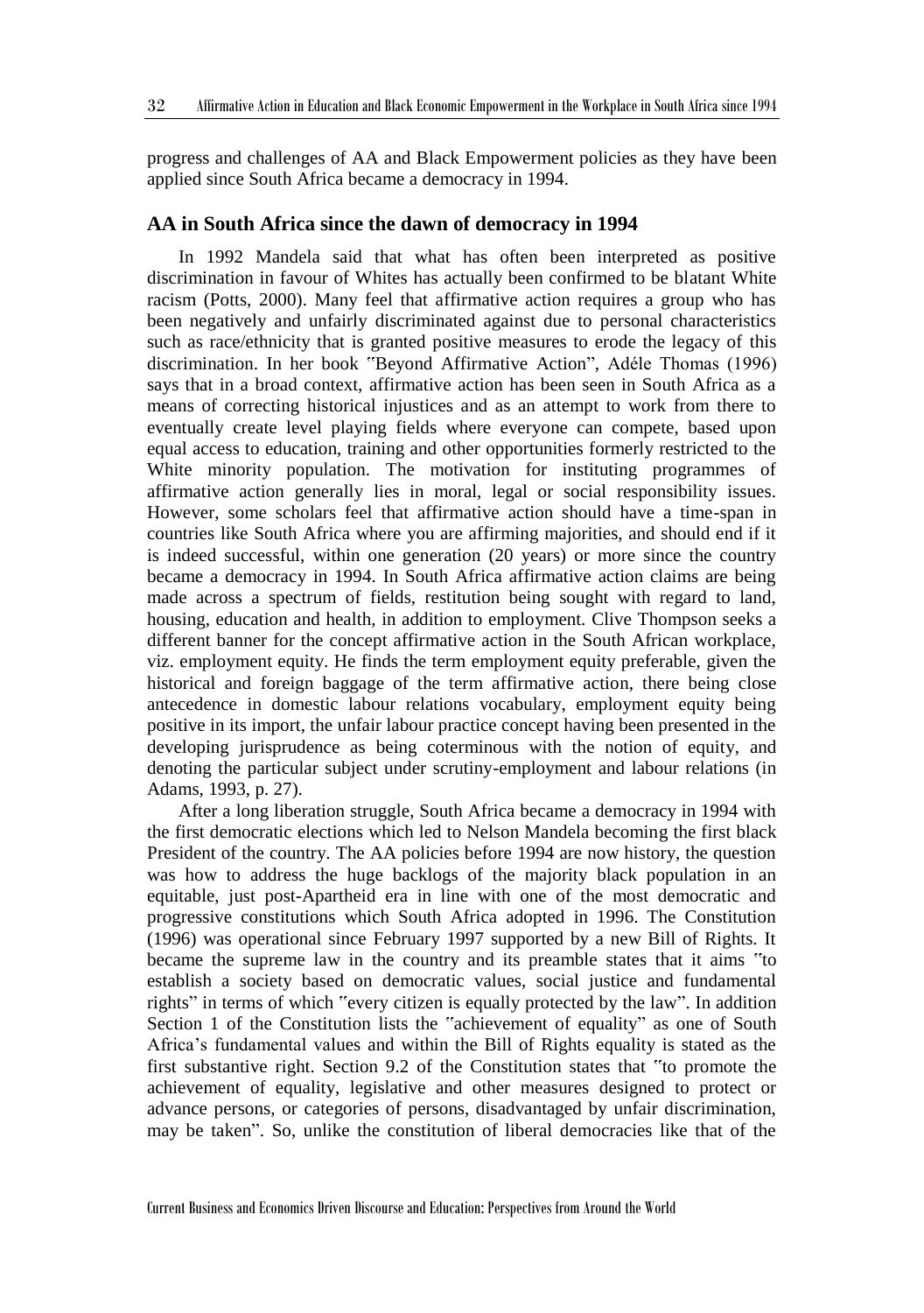U.S.A., the South African constitution speaks directly to mechanisms to address inequalities in the society.

In 1998 a law was passed which became the central pillar of the AA policies, the Employment Equity Act, No. 55 of 1998 (EEA). The purpose of the Act is to achieve equity in the workplace. The Chapter on the prohibition of unfair discrimination states that no person may unfairly discriminate, directly or indirectly, against an employee in any employment policy or practice, on one or more grounds including race, gender, pregnancy, marital status, family responsibility, ethnic or social origin, colour, sexual orientation, age, disability, religion, HIV status, conscience, belief, political opinion, culture, language and birth. It also says that it is not unfair discrimination to promote affirmative action consistent with the Act or to prefer or exclude any person on the basis of an inherent job requirement. When unfair discrimination is alleged, the onus of proving that the discrimination is fair is on the employer.

The AA measures of the Employment Equity Act are intended to ensure that suitably qualified employees from designated groups (Africans, Coloureds and Indians/Asians), promote diversity, reasonable accommodation for people of designated groups and their development and training. There needs to be numerical goals and preferential treatment for these designated groups, but the allocation of quotas is excluded.

To monitor the progress of EE, the Act requires all employers to prepare and implement an Employment Equity Plan stating its objective for each year, its AA measures, numerical goals for equitable representation, a time table for each year, internal monitoring and evaluation procedures and the identification of persons such as senior managers to implement the plan. The Department of Labour and if necessary, the Labour Courts, will monitor the annual progress of business in the implementation of their AA Plans.

The urgency of racial transformation within business has led to the concept of Black Economic Empowerment (BEE). There has been increasing transfer of shares in companies and positions on boards of directors of companies to blacks, not the least ANC luminaries who have become multi-millionaires as BEE took off. This has led to intense debate about the pros and cons of BEE, whether it is indeed addressing the inequalities of the society or whether it is window-dressing by the White-dominated economy. The concept has been expanded to be called Broadbased Black Economic Empowerment (BBBEE) as it became clear that as a corrective measure, it was privileging the black elite and not reaching out to the poor of the country. In fact, it is now a common perception that BEE is only benefitting the elite and politically well-connected individuals and that the gap between the rich and the poor in South Africa is now even larger. The burgeoning black middle-class is now referred to as "Black Diamonds" and the debate on the need for the upliftment of the poor has intensified.

Before 2008 serious measures were developed to improve Black Economic Empowerment (BEE) and address some of the weaknesses mentioned above. These include business sectoral charters for BEE negotiated between business, labour and government. Also the institution of BEE Generic Scorecards to verify the BEE credentials of businesses. These scorecards contain various elements such as ownership, management control, employment equity, skills development, enterprise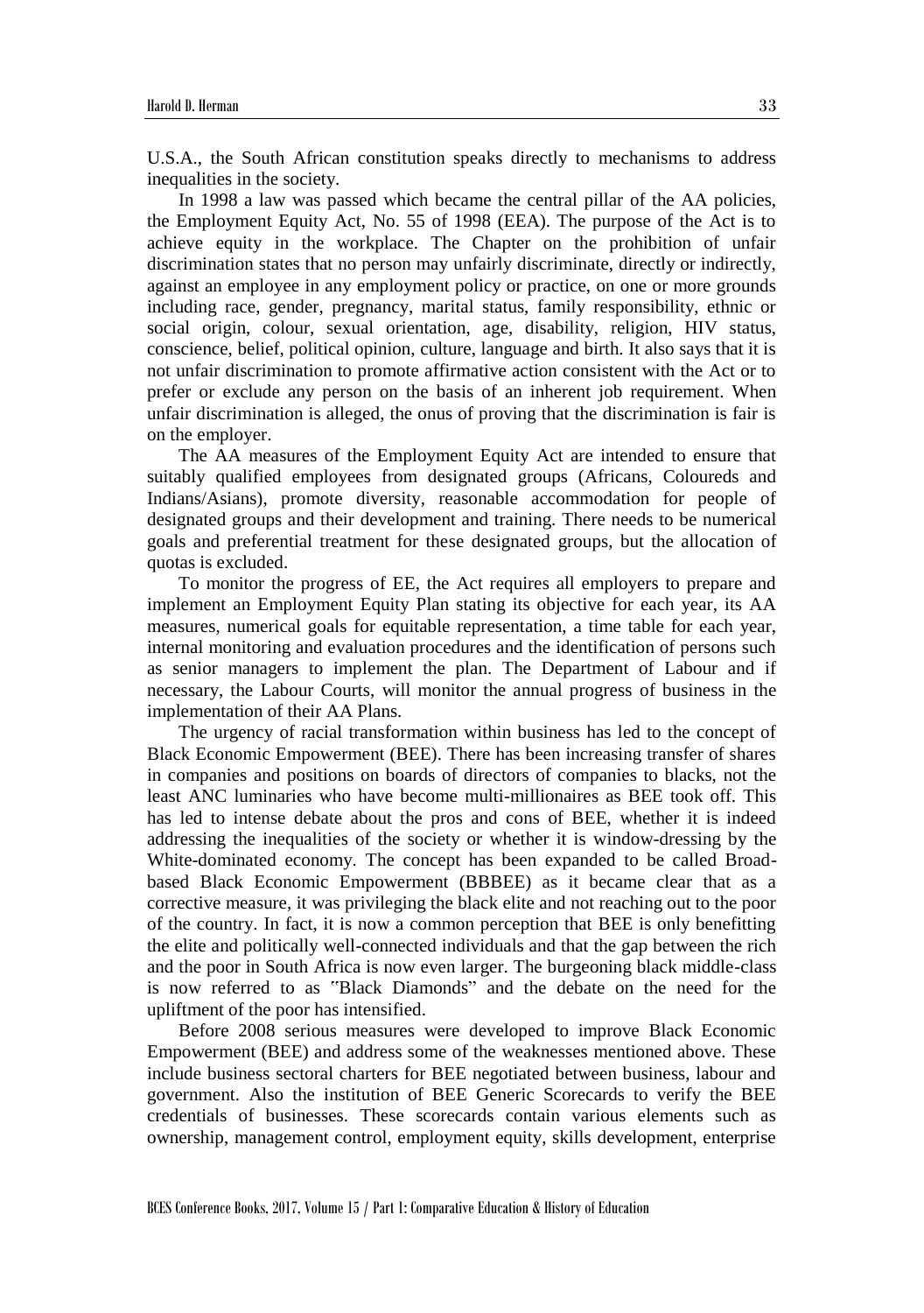development, socio-economic development and sector specific contributions. BBEE ratings were developed on the basis of these elements to verify the appropriate BEE credentials.

In 2007, the Department of Trade and Industry (D.T.I.) gazette the Black Economic Empowerment (BEE) Codes of Good Practice to try and remedy the limitations listed above. In terms of these Codes a number of Transformation Sector Charters were introduced, vetted and analyzed for compliance as per the stipulations of Section 9 and 12 of the Broad-based Black Economic Empowerment (BBBEE) Act, No 53 of 2003. The responsibility of the D.T.I. is to ensure that the various Sector Charters submitted for gazetting are sufficiently aligned to the BBBEE Act and Codes of Good Practice and advance the objectives of sustainable BBBEE (Dept. of Trade and Industry, 2016).

These Sector Charters were effective from dates varying from 2009 to 2016. Each one had set targets relating to black empowerment. The coming years will show to what extent these targets are met to achieve Broad-Based Black Economic Empowerment.

This paper, however, focuses primarily on AA as it is applied in the Education Sector. In a paper presented just before the first democratic elections in 1994, Claassen (1993) discusses the possibilities of AA aimed at firstly equality of educational opportunity and secondly, at achieving equality of results. He posits that to achieve equality of opportunity there has to be parity of educational expenditure within the education departments, compulsory education for all racial groups, a unified education system, academic support programmes in areas such as medium of instruction (additional tuition for non-English speakers if the medium of instruction is English), financial support for students from disadvantaged backgrounds for tuition fees, accommodation, transport, books and school feeding schemes, curriculum restructuring and in-service training programmes for under-qualified teachers. He distinguishes AA programmes aimed at achieving equality of results as reserved for managerial, administrative, teaching positions for persons from disadvantaged groups, enrolment quotas for preferred students, enforced school integration and enforced multicultural school staff composition.

Most of these policies have been adopted and implemented in some form in South Africa over the past decades. The National Department of Education (DOE) has created a legislative framework since 1994 to make the drive for educational equality possible. This includes the South African Schools Act (1996), the Employment of Educators Act (1998) and the various Acts affecting labour and employment equity. So, for example, the Western Cape Education Department (WCED), one of the nine provinces in control of primary and secondary education, has an Employment Equity Plan (EEP) in line with the provincial and national government's Employment Equity Framework to which all role players such as School Governing Bodies (SGBs) and line managers have to adhere. All line managers have to consciously and committedly endeavour to narrow the race, gender and disability gaps on all levels, as well as all occupational categories (WCED, 2006).

The DOE has also tried to address the socio-economic disparities between state schools of the rich and the poor. The poorest schools now have a no-fee policy and the various state schools have been classified into one of five quintiles. Based on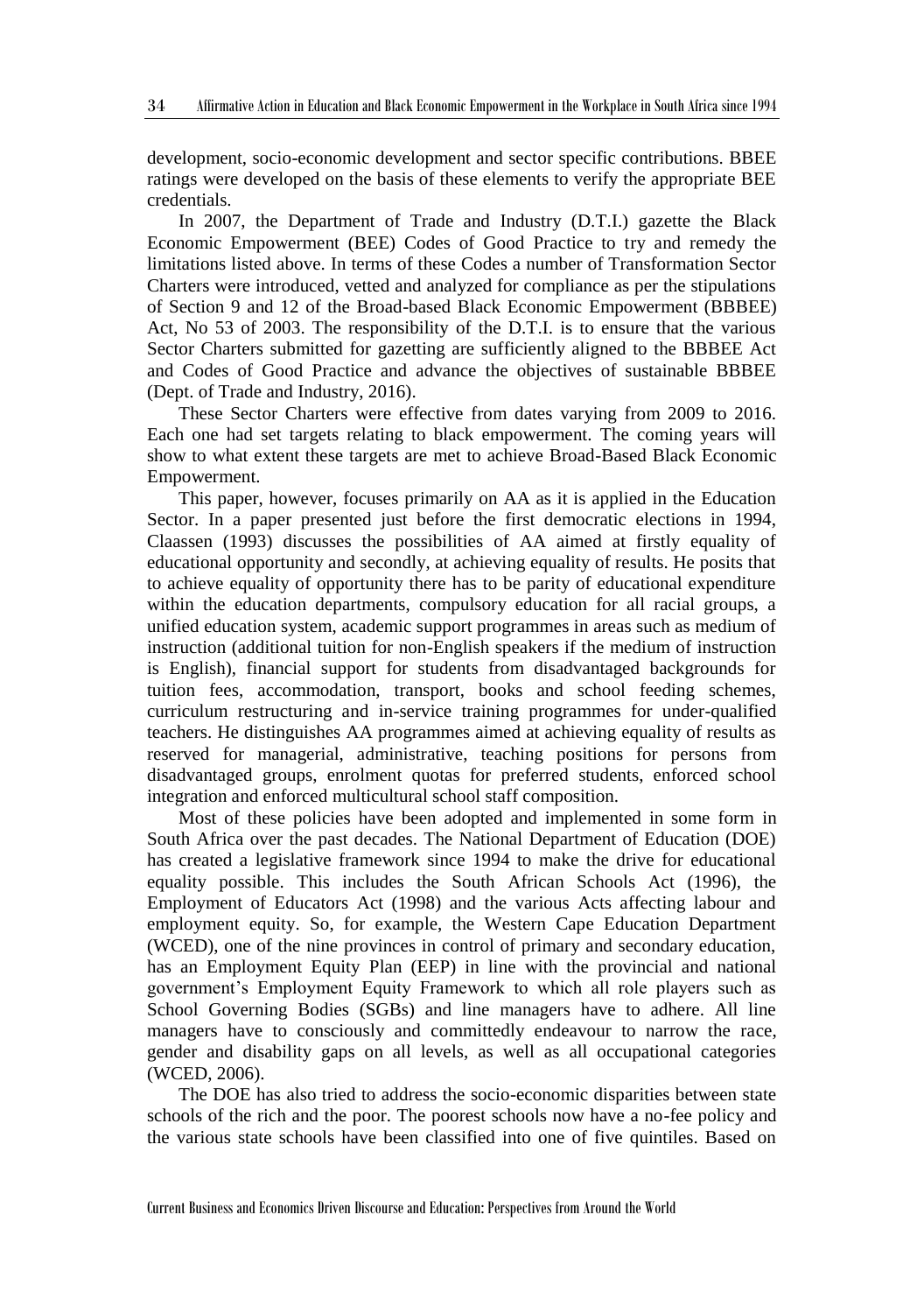factors such as the quality and quantity of physical plant, socio-economic status of the area where the school is situated, class sizes, etc. the schools are placed in the hierarchy of quintiles to determine the level of funding, the poorest schools receiving much higher levels of funding than those who have better facilities or serve higher income groups.

Racial integration at schools is progressively taking place, but class has replaced race as the determining factor of the quality of schooling pupils get. The former White, privileged schools now draw large numbers of pupils from the black middleclass whereas the former black, disadvantaged schools enroll mostly the children of the black working class who attend schools where the culture of teaching and learning has been seriously eroded. Private schools for the children of the economic elite, black and white, have been established in increasing numbers, showing again that class has replaced race as the determinant of who gets a good basic education.

One of the key areas in which AA has been applied worldwide, is selection for higher education. In India, Malaysia, the U.S.A. and South Africa the AA policies have been applied in respect of admissions requirements for university and college entrants based on race/ethnicity, caste and class factors. These policies have always been contested and they have often led to Supreme/High Court litigation questioning the constitutionality of the AA policies. The classical examples of the U.S.A. have been the 1977 Bakke case (Time, July 10, 1978), Hopwood et al vs State of Texas (Orfield & Miller, 2000) and the 2003 Univ. of Michigan Law School Case (Wise, 2005).

In South Africa, where blacks were denied equal access to leading universities in the Apartheid era, the preferential or differentiated admissions policies based on race, ethnicity or class which were adopted even before the arrival of democracy in 1994, were accepted with much less outcry from conservative constituencies than in the U.S.A. So for example the University of the Western Cape adopted an admissions policy in the 1980s based on reducing race/ethnicity, gender and rural imbalances, as well as the socio-economic status of parents (Herman, 1995). Because of the historical inequities in higher education admissions of black students, universities were increasingly required to equalize opportunity for disadvantaged black students, in an attempt to level the playing field. Meritocracy only or colourblind admissions could, in the context of redress after Apartheid, be seen as a way to perpetuate racial inequalities. So AA in the areas identified by Claassen above has been applied widely in South Africa, in line with Section 1 and 9.2 of the Constitution and the Bill of Rights. The Employment Equity Act of 1998 requires all universities to have an Employment Equity Plan, the progress of which has to be reported on annually, inter alia, to reflect on progress in diversifying student populations and academic appointments of black staff at all levels of the academy. With only a few exceptions, the twenty two universities in South Africa had a majority black student enrolment in 2015.

Unlike the U.S.A. where the affirmation of minorities (Blacks, Hispanics and indigenous Indians) has been controversial and often struck down by courts as reverse discrimination, AA is part and parcel of the transformation of education in South Africa. The main issues at stake in South Africa are the pace and internal dynamics of educational transformation towards racial and gender equity. The key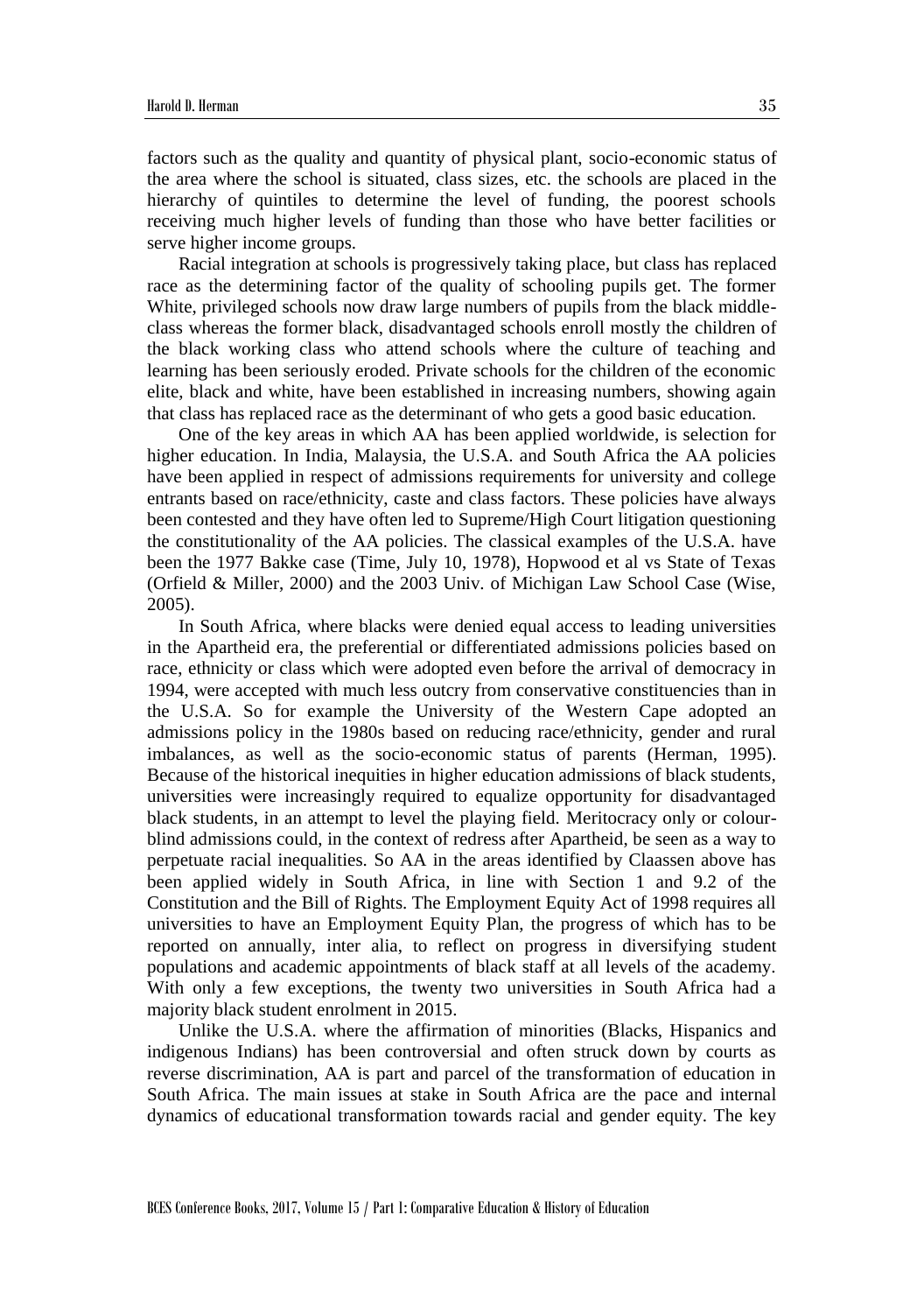question is to what extent these AA policies are successful as mechanisms for redress.

#### **Recent trends in AA**

The deracialisation of primary and secondary schooling has proceeded apace over the past two decades. Before 1994 there were prestigious White state schools (called Model C schools post 1994) and private schools where the pupils were virtually exclusively white. Through the new South Africa policies of AA and redress, these schools are now to a large extent multi-racial, some with black enrollments of more than 70%. In terms of deracialisation, the AA enrolment policies have worked, but because of the increasing fees of these schools, they are unaffordable for the poorer parents whose children attend the black state schools which constitute nearly 90% of the schools in the country. This confirms the view that class has replaced race as the determinant of who gets a good primary and secondary education. The difference in quality of education in Model C/private schools and state urban/ghetto and rural black schools is still massive. Although South Africa spends  $22 - 23%$  of its annual budget on education, the quality of education of the nearly 90% of schools in the country situated in urban working class and slum areas as well as rural areas, is extremely low by international standards. South Africa is consistently rated in the bottom tier of the annual TIMMS tests in Science and Mathematics held in about sixty countries. The ethos and quality of state schools has increasingly deteriorated since the late 1970s after schools were used as sites of political struggle for liberation. The situation has worsened since democracy as the culture of learning and teaching has been seriously eroded to the point where more than 50% of the state schools are now (2016) educationally dysfunctional. Although AA has worked well in deracialising the former White schools since the arrival of democracy 23 years ago, it has to a large extent benefitted only the children of the rich and middle-class black parents. The neoliberal economic and educational policies have exacerbated the class divide to make South Africa the country which now has the widest gap between the rich and the poor in the world as measured by the gini coefficient.

#### **Criticism of AA**

In 1993, a black analyst (Vincent Maphai, 1989) contended that the entrenchment of AA in the constitution provides a legal base for discriminatory legislation, and continues to perpetuate one of the cornerstones of Apartheid – namely, that it is acceptable to use state resources to advance certain groups over others. He stated that AA involved dubious criteria for reward – race and gender – which have always been regarded as obnoxious features of Apartheid, thus sanctifying racial preference rather than equality as a constitutional principle (Maphai, 1991, p. 7).

Another criticism is that AA focused on race and facilitates the acquisition of wealth by an already privileged enclave because it does not seek to eliminate or even reduce class distinction. This is countered by the argument of creating useful role models and the pride they generate among potential emulators. However, this seems to be overshadowed by the destructive racialization of society as the price that has to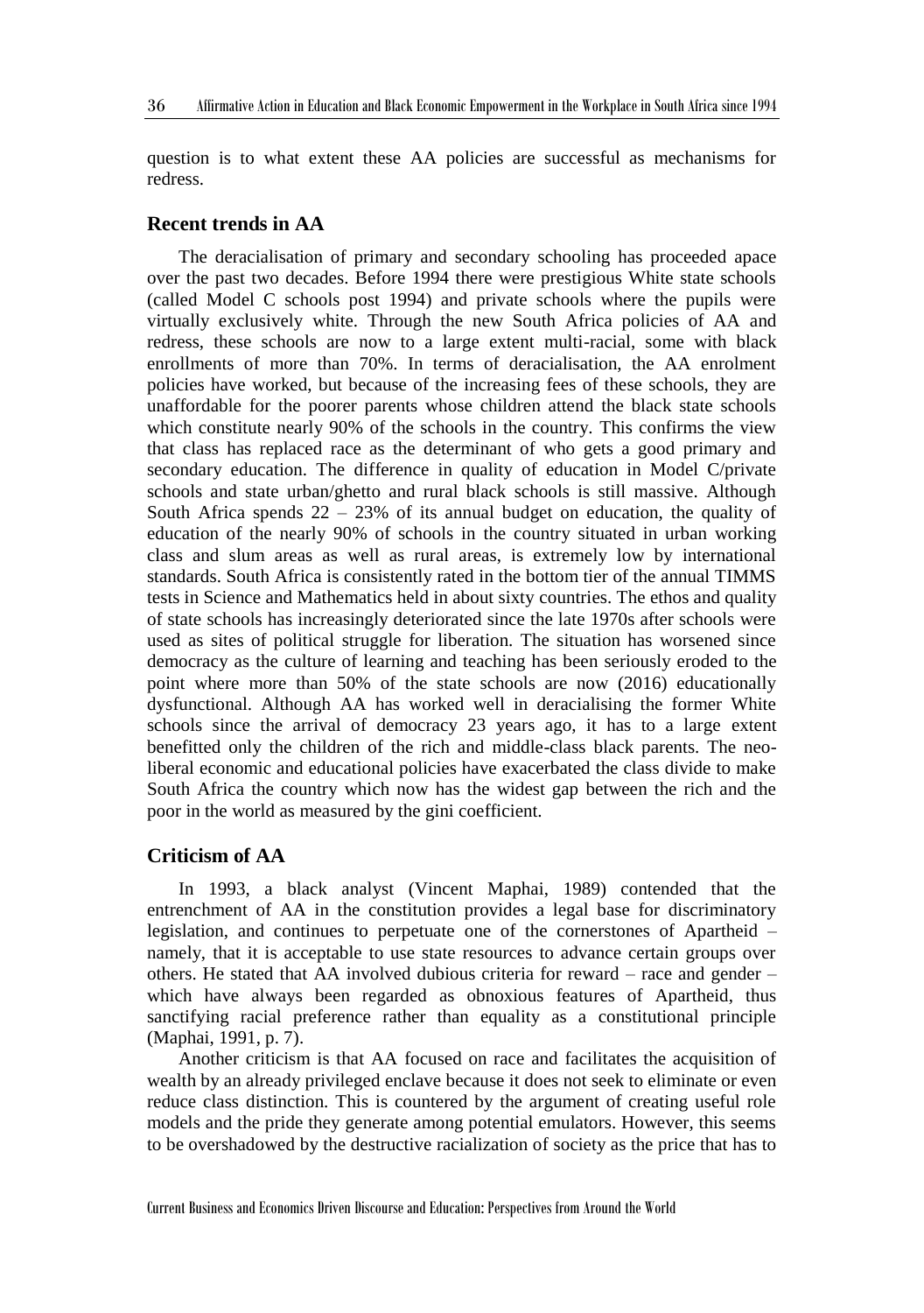be paid for the success of a few. Even the successful few may feel degraded and inferiorised if their success is attributed to supportive policies rather than own achievement (Adam, 1997, p. 247).

The late Dr. Neville Alexander, a renowned social analyst and former political detainee in the Robben Island jail of the Apartheid state, expresses his grave reservations about AA policies in a published lecture he gave in 2006 at the University of Fort Hare titled "Affirmative Action and the perpetuation of racial identities in post-apartheid South Africa" (Alexander, 2007). He debated what he sees as the troubling relationships between the policy of AA and the perpetuation of racial identities. He saw it as one of the unintended consequences of the policy for which we should give the architects of it the benefit of the doubt (Alexander, 2007, p. 92). He critiques the policy and as an avowed socialist, he suggests a socialist alternative but was vague on how it is to be implemented (Alexander, 2007, p. 105).

#### **Conclusion**

This analysis has tried to capture the success and limitations of Affirmative Action and Black Economic Empowerment in post-Apartheid South Africa. Like the cross-national comparative equivalents in Malaysia, India and the U.S.A. these are highly contented policies in South Africa. After centuries of Apartheid they were inevitable and have to a limited extent shown progress towards equality in education and the workplace for black South Africans. However, these policies remain controversial because in principle and in practice, they enhance social engineering and economic advancement based on race/ethnicity, gender and disability. The divide between rich and poor continues in South Africa despite these attempts to develop a more egalitarian, non-racial society. The struggle continues! Aluta continua!

#### **References**

- Adam, K. (1997): The politics of redress South African style Affirmative Action. *The Journal of Modern African Studies*, 35, 231-249.
- Adam, K. (2000): Affirmative Action and popular perceptions: the case of South Africa. *Society*, 37(2), pp. 48-55
- Adam, K. (2000): *The colour of business: Managing diversity in South Africa*. Switzerland: P. Schlettwein, pp. 167-180.
- Adams, C. (1993): *Affirmative Action in a democratic South Africa*. Cape Town: Juta.
- African National Congress (1992): *Policy guidelines for a democratic South Africa*. Johannesburg: ANC Policy Unit.
- Alexander, N. (2007): Affirmative Action and the perpetuation of racial identities in postapartheid South Africa. *Transformation*, 63, pp. 101-106.
- Claassen, J. C. (1993): Affirmative Action and its possible implementation in the South African education system. Paper delivered at SACHES/KENTON Conference.
- Dept. of Trade and Industry (2016): in https://www.thedti.gov.za/economic empowerment/bee sector charters.jsp
- Herman, H. D. (1995): Schoolleaving examinations, selection and equity in Higher Education in South Africa. *Comparative Education*, 31(2), pp. 261-274.